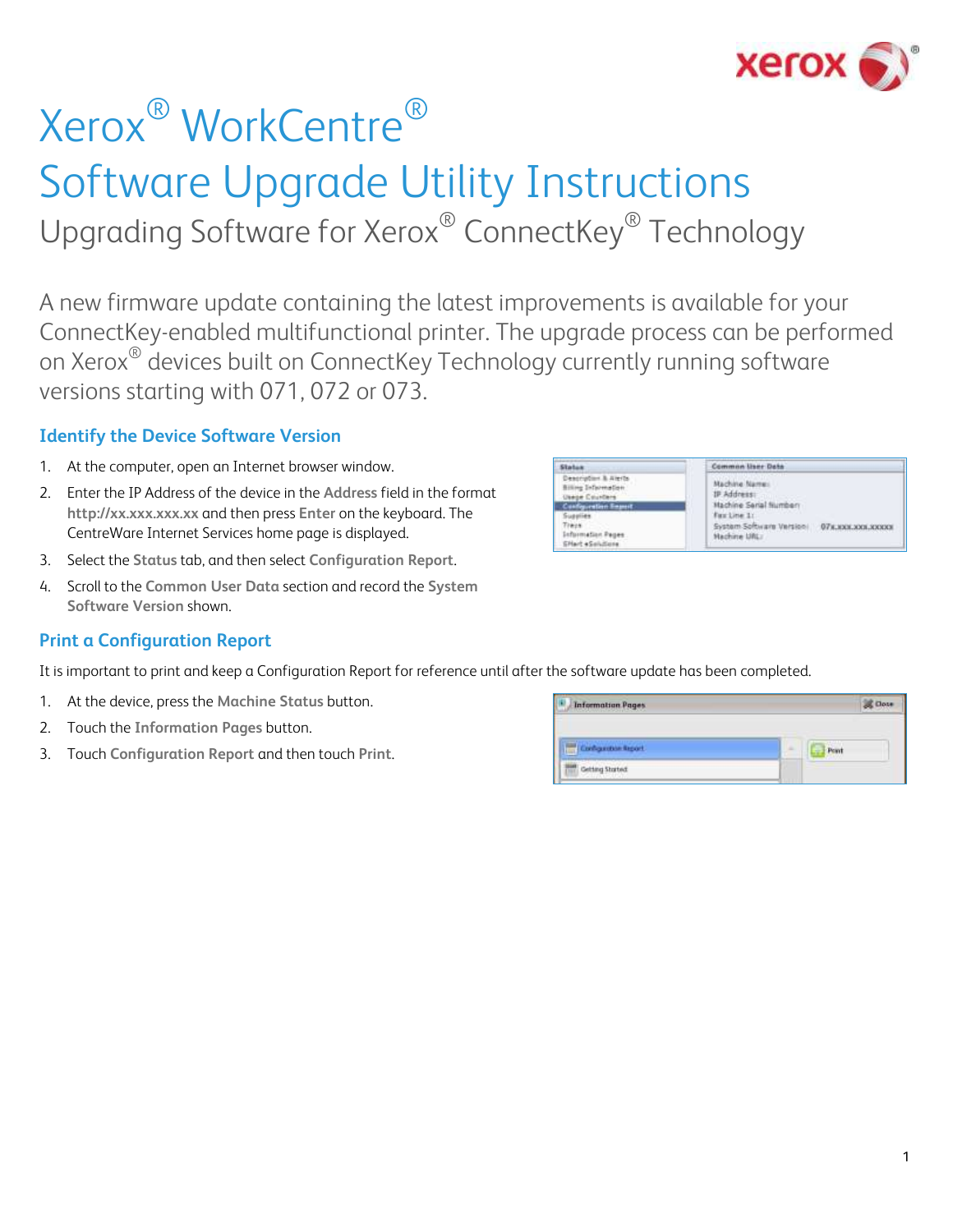# Xerox® ConnectKey® Technology Software Upgrade Utility

## **Automatic Upgrade to a later version of Software for Xerox® ConnectKey® Technology**

This utility automatically updates devices running software versions 071.xxx.xxx.xxxxx, 072.xxx.xxx.xxxxx or 073.xxx.xxx.xxxxx to a later version of software for Xerox $^\circledast$  ConnectKey $^\circledast$  Technology, including all required patches.

There is a specific version of the utility for each family of devices. The utility automatically validates that it is connected to the correct type of device and that the user has valid administrative credentials before the upgrade process begins. The total upgrade process can take from 1 to 2.5 hours depending on the current software version of the device. It is a multi-step process and the device will be inoperable during this time. Ensure the device is free from faults and paper jams before starting the upgrade process.

### **Requirements**

- Check the software version installed on your device (see instructions on page 1). If the software version number does not start with 071, 072, or 073, verify the type of device you have and check for the correct upgrade instructions on **[www.xerox.com/](http://www.xerox.com/)support**.
- A computer with Java 6 or later installed and with network access to the WorkCentre® device.
- This utility must be downloaded and saved on your computer hard drive and opened from there. Do not run the utility from a USB drive or remote server.
- The WorkCentre® must have the HTTP option enabled. Refer to the System Administrator Guide for instructions.

### **Procedure**

- 1. At the device, print a copy of the Configuration Report (see page 1 for instructions) and make sure A4 or Letter paper is loaded in at least one tray.
- 2. Download the **ConnectKeySoftwareUpgradeTool.zip** file. Unzip the file to your hard drive.
- 3. Download the **WorkCentreXXXX Software Upgrade DLMs** file and store in a folder. Do NOT unzip the file.
- 4. Open the folder with the CKUpgreade##.jar and double-click the Jar file (PC/Mac) or type **java –jar <jar file name>** (Linux).
- 5. The initial entry screen is displayed. Click **Add Devices.**
- 6. Enter the IP address or hostname of the device.
- 7. Enter the Username and Password of the device.
	- If the device does not use the Admin password then select the Open Access checkbox.



Cancel